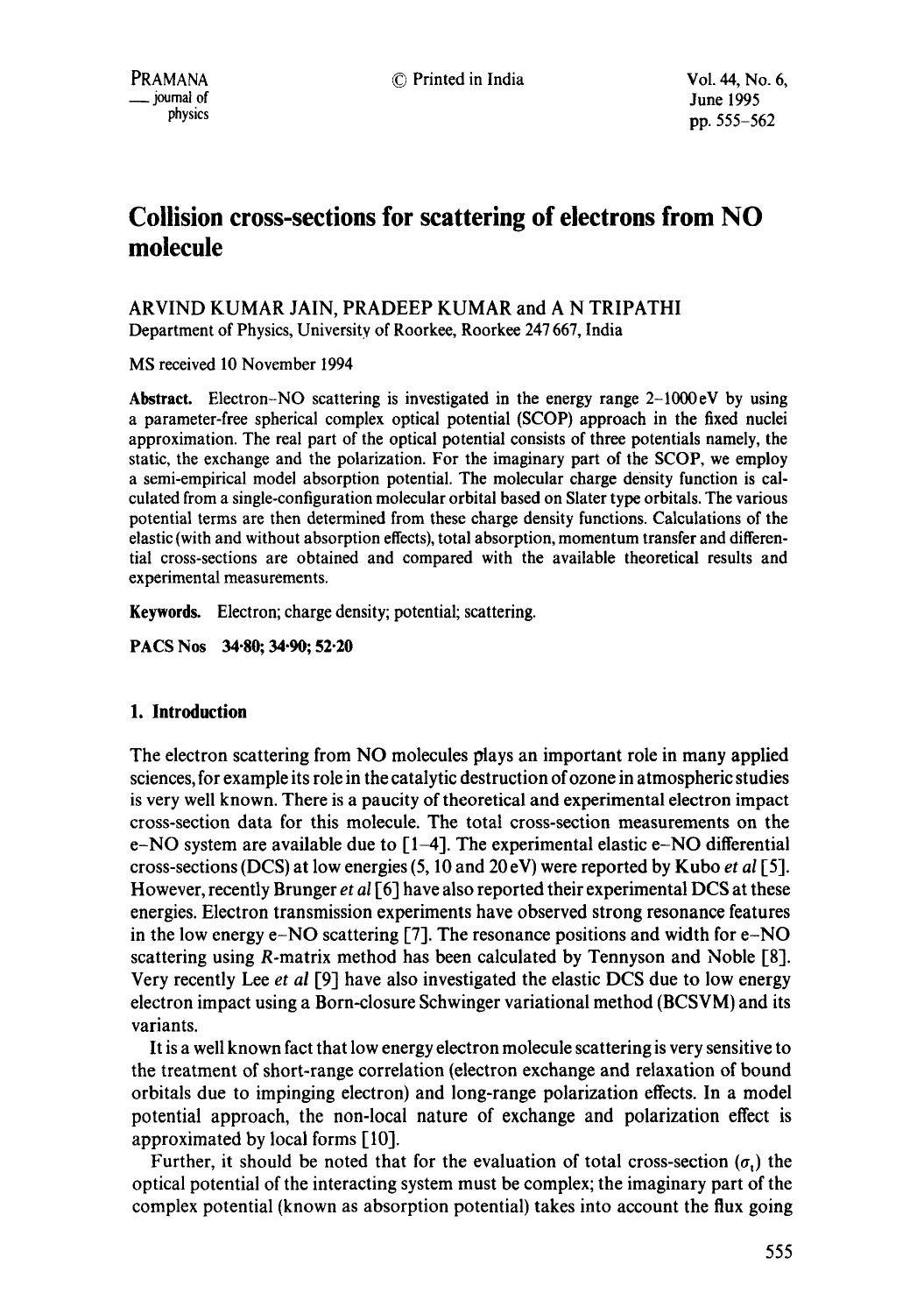#### *Arvind Kumar Jain et al*

into all possible inelastic channels, such as ionization, electronic excitation and dissociation etc. It is because of this reason, the complex optical potential approach has been found very successful for predicting  $\sigma$ , in the intermediate and high energy region collisions. There are a few *ab initio* techniques (e.g. see [11, 12]) available where electron-molecule problems can be pursued at rigorous level. Nevertheless such methods are very difficult from the computational point of view. It is always desirable to look for simple, local and parameter-free models which yield reliable scattering parameter with respect to experimental or more accurate theoretical results.

In this paper, we calculate the various scattering parameters i.e. DCS, elastic crosssection ( $\sigma_{el}$ ), absorption cross-section ( $\sigma_{abs}$ ), total (elastic + inelastic) cross-section ( $\sigma_t$ ), momentum transfer cross-section  $(\sigma_m)$  and elastic cross-section without absorption effects  $(\sigma'_{n})$  for electron scattering from NO molecules using a parameter-free spherical complex model potential in the energy range of  $(2-1000 \text{ eV})$ . In the next section we give a brief description of theoretical methodology, while  $\S$  3 presents a discussion of the results and concluding remarks.

#### **2. Theoretical methodology**

The ground-state electronic configuration of NO is  $1\sigma^2 2\sigma^2 3\sigma^2 4\sigma^2 1\pi^2 5\sigma^2 2\pi$ ,  $X^2\pi$ . The SCF molecular wavefunction of NO is taken from the compilation of Cade and Huo [ 13]. All calculations are performed for the bond lengths fixed as the equilibrium value  $R_{N-O} = 2.1747a_0$ . Within the framework of the fixed-nuclei approximation, the interaction of the electron molecule system can be represented by a local optical potential, i.e.

$$
V_{\text{opt}}(\mathbf{r}) = V_R(\mathbf{r}) + i V_{\text{abs}}(\mathbf{r})
$$
\n<sup>(1)</sup>

where  $V_{\rm R}$ , the real part of the total interaction, consists of three spherical local interactions, i.e.

$$
V_{\mathbf{R}}(\mathbf{r}) = V_{\text{st}}(\mathbf{r}) + V_{\text{ex}}(\mathbf{r}) + V_{\text{pol}}(\mathbf{r}).
$$
\n(2)

Here the static potential  $(V_{st})$  is the average over the ground-state molecular charge distribution of the electrostatic interaction of the electron and molecule. The  $V_{\rm{pol}}$  represents approximately the short-range correlation and long-range polarization effects, while  $V_{ex}$  term accounts for electron exchange interaction and  $V_{abs}$ , is the absorption potential. All the potential terms ( $V_{st}$ ,  $V_{ex}$ ,  $V_{pol}$  and  $V_{abs}$ ) are functions of charge density. In order to generate the target charge density and static potential, we employ a near Hartree-Fock wavefunction in terms of Slater type orbitals as given by Cade and Huo [13] following the VLAM and ALAM codes as given by Schmid *et al*  [14] and Morrison [15] respectively. For example, the static potential in terms of legendre projections,  $v<sub>1</sub>$ , is given as

$$
V_{\text{st}}(\mathbf{r}) = \sum_{\lambda=0}^{\lambda=1} v_{\lambda}^{\text{st}}(\mathbf{r}) P_{\lambda}(\cos \theta). \tag{3}
$$

We have taken about  $\lambda_{\text{max}} = 20$  and 40 for electronic and nuclear contributions, respectively, in the expansion of the static potential. The static potential  $(V_{st})$  is augmented by a parameter-free model of correlation polarization interactions which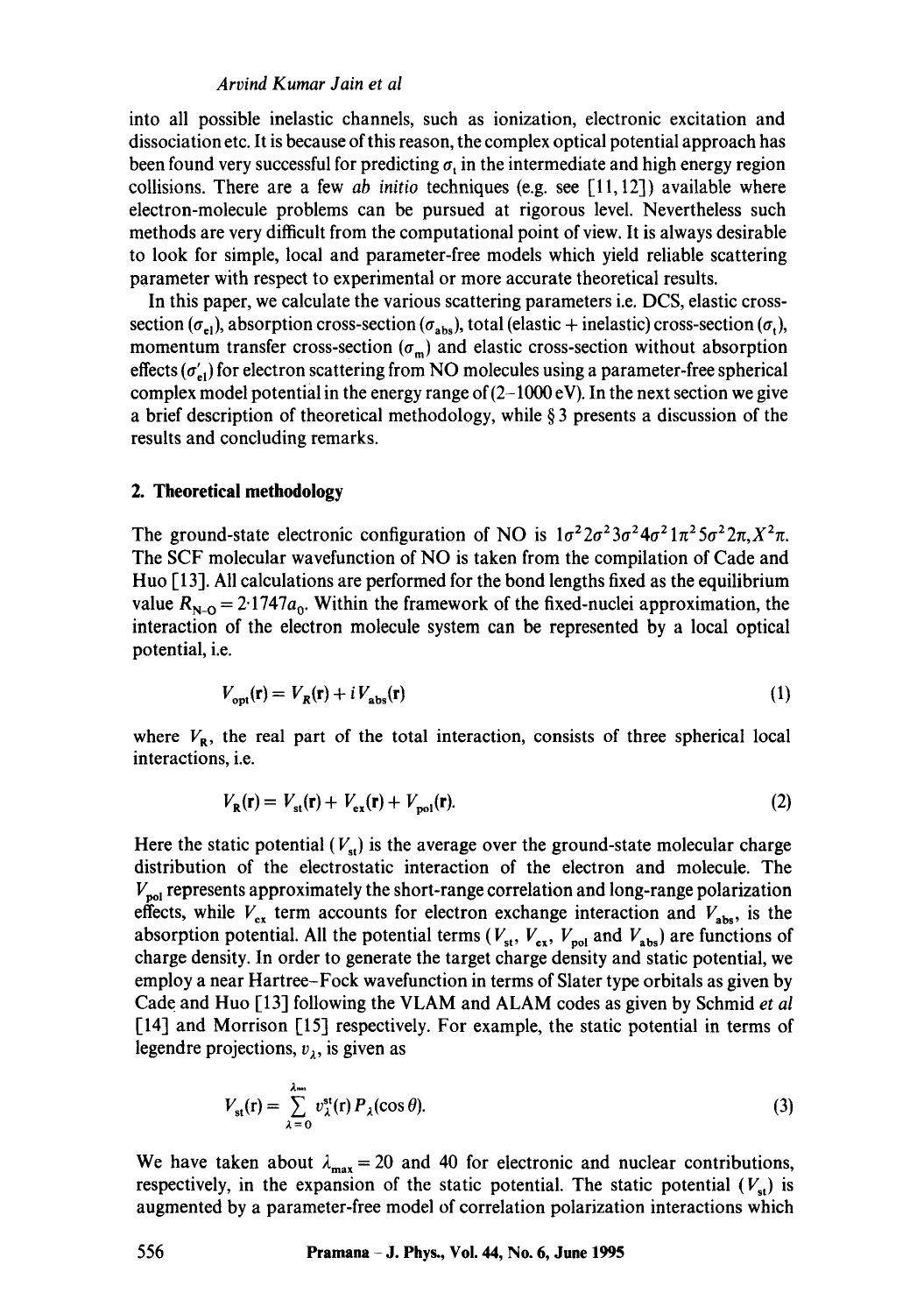#### *Electron-NO scattering*

has a simple dependence of charge density and polarizability (see [16, 17]. For the present calculation, the value of dipole polarizability is taken as 11-47 a.u. [18].

The exchange effect is incorporated through the Hara free electron gas exchange (HFEGE) [19] and modified semi-classical exchange (MSCE) [20]. The  $V_{\text{abs}}$  in (1) is the absorption potential which represents approximately the combined effect of all the inelastic channels. Here we employ a semi-empirical absorption potential as discussed by Staszewska *et al* [21]. The  $V_{\text{abs}}$  is the function of molecular charge density, incident electron energy and the mean excitation energy  $(\Delta)$  of the target. Here we have taken  $\Delta$  to be the ionization potential (I.P.) of the molecule. After generating the full optical potential eq. (1) of a given electron-molecule system, we treat it exactly in a partial wave analysis following a variable-phase-approach (VPA) (for details see, [ 10]). The various scattering parameters i.e. DCS,  $\sigma_{el}$ ,  $\sigma_{abs}$ ,  $\sigma_t$ ,  $\sigma'_{el}$ , and  $\sigma_m$  are then easily obtained from the complex S-matrix at each energy.

#### **3. Results and discussion**

We have calculated several models with and without absorption potential. They are abbreviated as follows: S, pure static only; SH, S plus HFEGE potential; SHP, SH plus the correlation polarization potential; SE, S plus MSCE potential; SEP, SE plus the correlation polarization potential; and SHPa, SHP plus the absorption potential. Figures 1-4 show our DCS at 20, 30, 100 and 200eV. In figures 1 and 2 we have shown our DCS in SHPa, SHP and SEP models at 20 and 30 eV, respectively, alongwith the measurements of Brunger *et al* [6] and Kubo *et al* [5]. We have also shown the results of recent calculations of Lee *et al* [9] using both BCSVM and SVIM approaches. It is seen that the present results of both models SEP and SHP yield similar DCS in the



**Figure** 1. Differential cross-sections for e~NO scattering at 20 eV. Present calculations:  $\longrightarrow$ , SHPa model;  $\longrightarrow$   $\longrightarrow$ , SHP model;  $\longrightarrow$   $\longrightarrow$ , SEP model (for notations see text);  $---$ , theoretical BCSVM results of Lee *et al* [9]; ......, theoretical SVIM results of lee *et al* [9]. Experimental data: ~ Brunger *et al* [6]; ×, Kubo *et al* [5].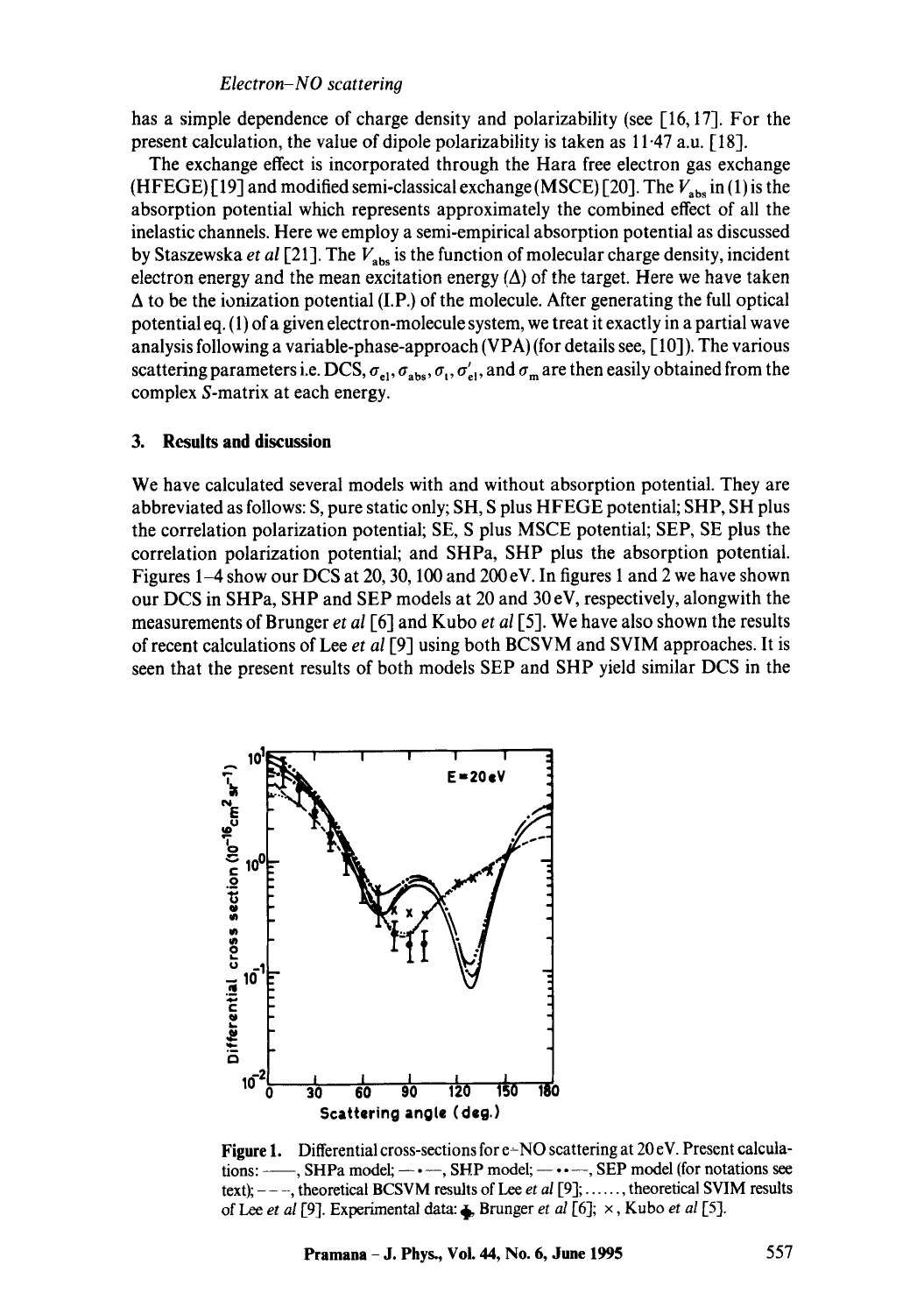*Arvind Kumar Jain et al* 



Figure 2. Same legend as in figure 2 except at 30 eV.



Figure 3. Differential cross-sections for e-NO scattering at 100eV. Present calculations:  $-\rightarrow$ , SHPa model;  $-\rightarrow$ , SHP model (for notations see text).

entire angular region, both giving the forward peak ( $\theta < 20^{\circ}$ ) compared to the S model and therefore we have displayed our results only in the SHP model in subsequent figures 3 and 4. Further, we also see that the results in SHPa model exhibit the forward peaking and are similar in shape to the results in SHP model in the entire angular region.

At these energies of 20 eV and 30 eV, the new measurements due to Brunger *et al* [6] are available at smaller scattering angles i.e. in the range of 5° to 100° whereas Kubo *et* al's are in the range of 30° to 140°. At lower angles  $\theta < 40$ °, we find a good quantitative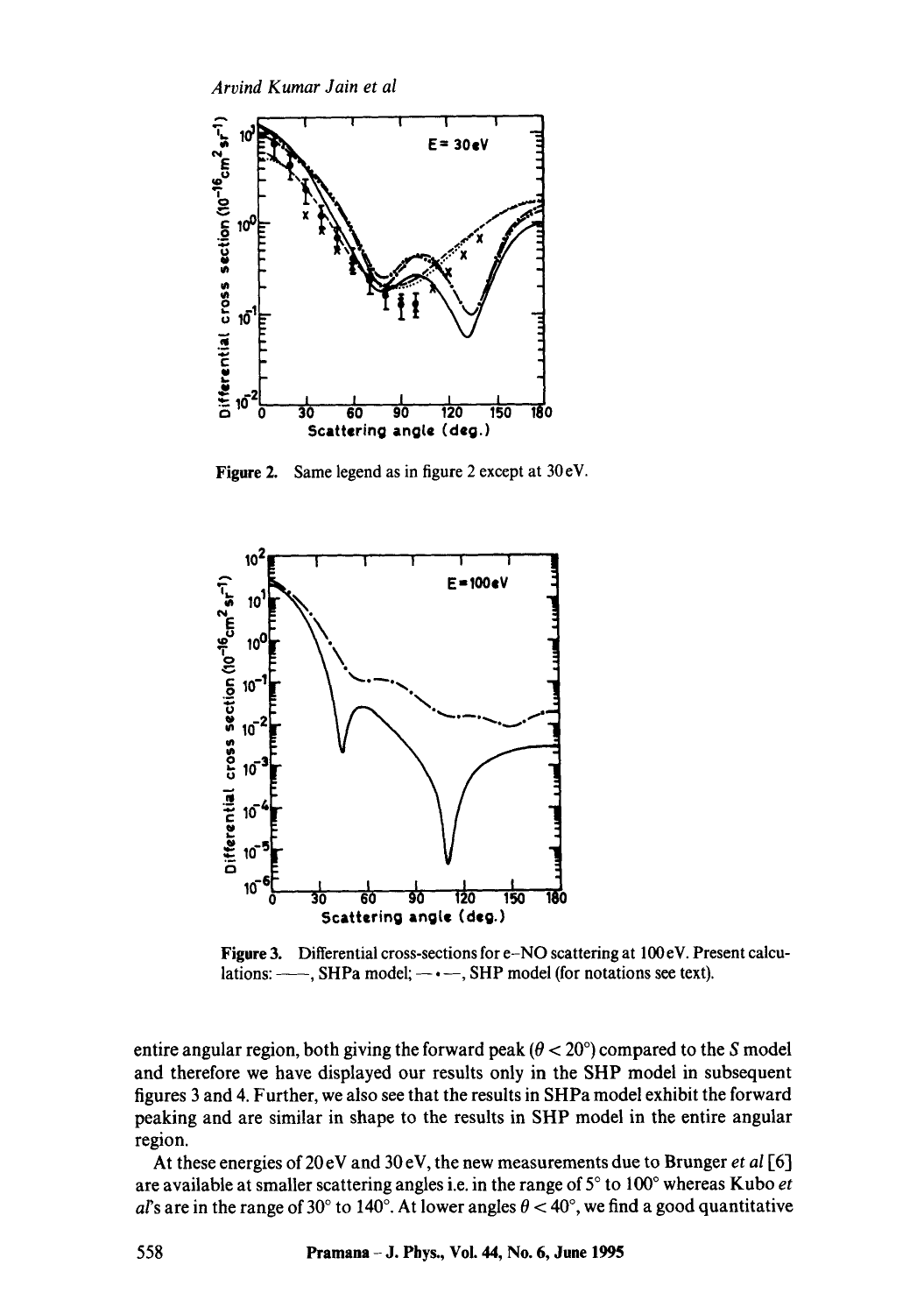

**Figure** 4. Same legend as in figure 3 except at 200eV.

agreement between our theory and the data of Brunger *et al* [6]. Further, we see here that the DCS curves in SHPa model compare better with the measured results relative to the corresponding DCS in SHP model. The calculation of Lee *et al* [9] underestimates the cross-section almost by a factor of two at these angles. The disagreement between our results and the calculation of Lee *et al* [9] is probably due to neglect of polarization effects. Tennyson and Noble [8] have also observed that the inclusion of polarization is quite important for low energy elastic scattering for such molecules. Further, the present DCS exhibit dips around  $65^\circ$  and  $130^\circ$  accompanied by a shallow peak at  $90^\circ$  in between the two dips and thereafter, it shows a large backward peaking at large scattering angles, whereas the calculated results of Lee *et al* [9] reproduce the position of dip better compared to the present calculations as observed in the measurements. It is also to be noted that the measurements of Bruger *et al* [6] and Kubo *et al* [5] differ in the magnitude of cross-section values and the position of the dip. These variations in the angular distribution with respect to the experiment and theory narrow down with the increase in the impact energy (see figure 2). In figures 3 and 4, we show our calculated DCS for-incident energies 100 and 200 eV only in SHPa and SHP models. At these higher energies, the DCS curves in SHPa model are rich in structure, in particular, the structure of dips and humps, both in magnitude and width, and change significantly relative to the DCS in SHP model. These oscillations show the typical characteristic of electron diffraction in the calculated DCS, a similar feature is also noticed in the recent calculation of Lee *et al* [9].

Finally, in figures 5 and 6, we have plotted our total  $(\sigma_t)$  and momentum transfer cross-sections ( $\sigma_m$ ) in SHPa, SHP and SEP models in the energy regime (2-1000 eV) respectively. The results for the corresponding  $\sigma_t$  in this energy region is also compiled in table 1. For comparison, we have also displayed on the curve, the recent available experimental measurements of Szmytkowski and Maciag [4] in the energy region  $(1-160 \text{ eV})$ . The important feature of the experimental result is an oscillatory structure at an incident energy below  $2 \text{eV}$  and a broad hump with a maximum close to 16 eV.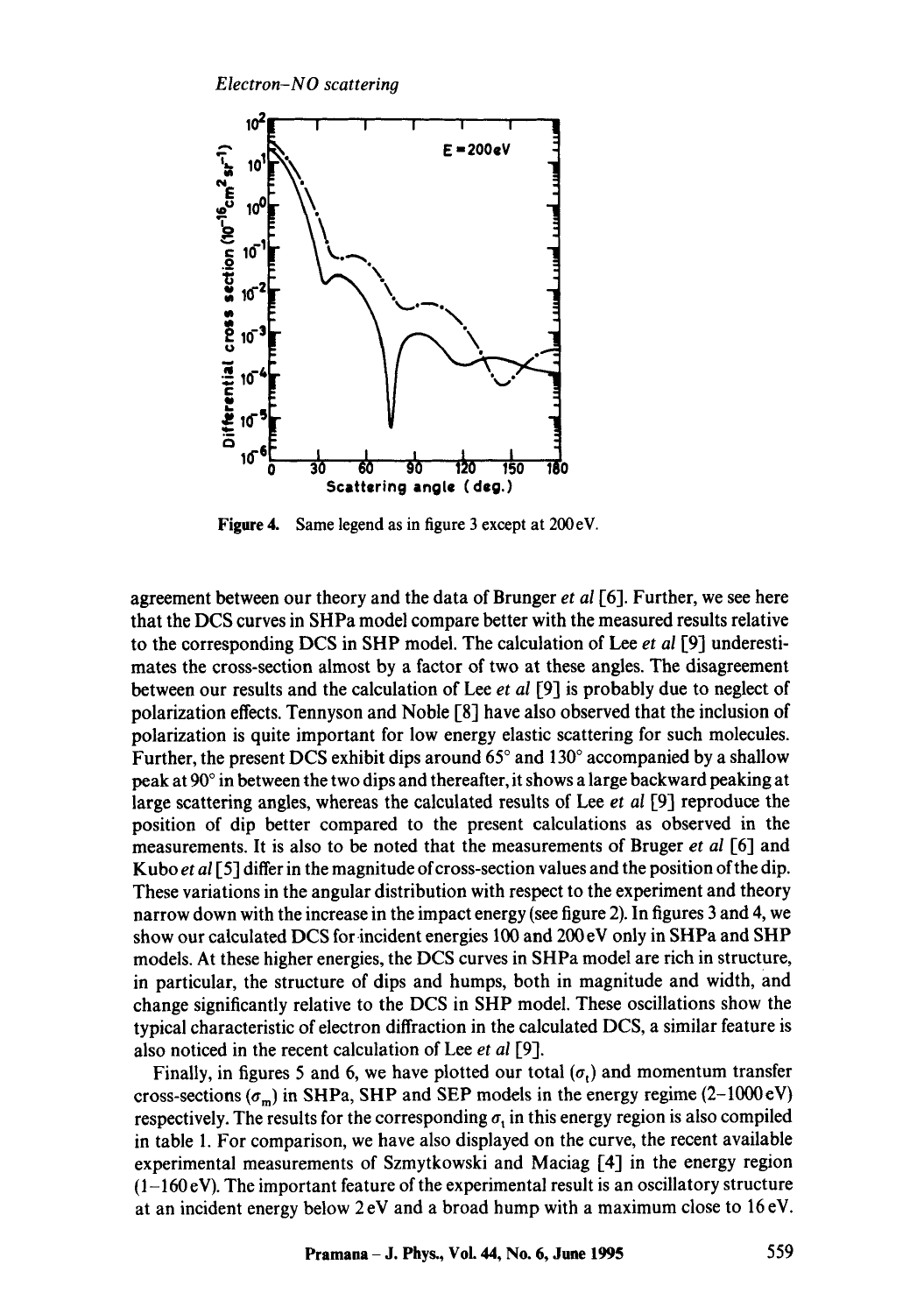

Figure 5. Total cross-sections for e-NO scattering as a function ofelectron energy, Present calculations:  $---$ , SHPa model;  $---$ , SHP model;  $---$ , SEP model (for notations see text); Experimental data:  $\times$ , Szmytkowski and Maciag [4];  $\bullet$ , Dalba *et al* [2].



Figure 6. Momentum transfer cross-sections for e-NO scattering as a function of electron energy. Present calculations: -, SHPa model; ----, SHP model;  $\cdots$ , SEP model (for notations see text).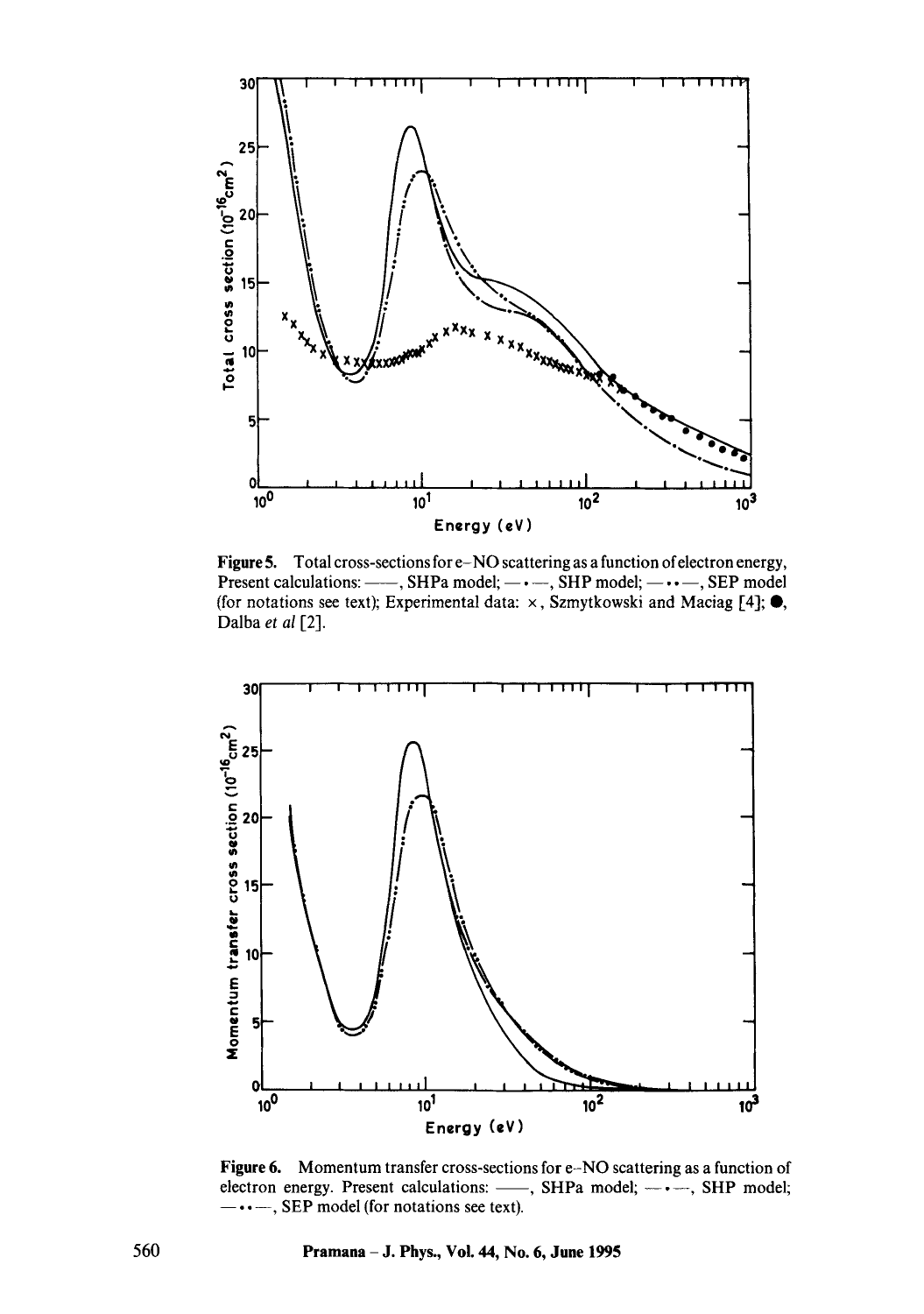#### *Electron-NO scattering*

| Energy<br>(eV) | $\sigma_{\rm el}'$ | $\sigma_{\rm el}$ | $\sigma_{\rm abs}$ | $\sigma_{\rm t}$ | Expt.<br>Szmytkowski<br>and Maciag [4] |
|----------------|--------------------|-------------------|--------------------|------------------|----------------------------------------|
| 2·00           | 16:59              | 16.59             | $0 - 00$           | 16.59            | $10-7$                                 |
| $5 - 00$       | 10.81              | $10-81$           | $0 - 00$           | 10.81            | 9.22                                   |
| $10-00$        | $24-80$            | 24.80             | 0.01               | 24.81            | $10-1$                                 |
| 20·00          | 14.29              | 13.79             | 1.74               | 15.53            | $11 - 4$                               |
| $30-00$        | 13.25              | 11.69             | 3.54               | $15 - 23$        | $10-8$                                 |
| $40 - 00$      | 12.90              | 10.33             | 4.55               | 14.88            | $10-3$                                 |
| 50.00          | $12-40$            | 9.10              | 5.04               | 14.14            | 9.59                                   |
| $60 - 00$      | $11-70$            | 7.95              | 5.25               | 13.20            | 9.30                                   |
| 70.00          | 10.91              | 6.98              | 5.29               | 12.27            | 8.96                                   |
| $80 - 00$      | 10.14              | 6.27              | 5.21               | 11.48            | $8 - 75$                               |
| 90.00          | 9.43               | 9.53              | 5.15               | $10-68$          | 8.58                                   |
| 100.00         | 8.79               | 5.22              | 4.97               | $10-19$          | 8.48                                   |
| 110.00         | 8.23               | 4.51              | 4.94               | 9.45             | 8.29                                   |
| 120.00         | 7.72               | 4.05              | 4.85               | 8.90             | 8.13                                   |
| 140.00         | 6.86               | 3.45              | 4.63               | 8.08             | 7.76                                   |
| 160.00         | 6.16               | 2.99              | 4.43               | 7.42             | $7-44$                                 |
| 200.00         | 5.09               | 2.62              | 4.04               | 6.66             |                                        |
| $300 - 00$     | 3.52               | 2.18              | 3.35               | 5.53             |                                        |
| 400.00         | $2 - 68$           | 1.87              | 2.89               | 4.76             |                                        |
| 500.00         | 2.16               | 1.63              | 2.54               | 4.17             |                                        |
| $700 - 00$     | 1.55               | 1.28              | $2 - 05$           | 3.33             |                                        |
| 1000.00        | $1 - 09$           | 0.99              | 1.59               | 2.58             |                                        |

**Table 1.** Elastic ( $\sigma_{el}$ ), absorption ( $\sigma_{abs}$ ), and total ( $\sigma_{el}$ ) cross-sections in units of  $10^{-16}$  cm<sup>2</sup> in SHP model with absorption effects.  $\sigma'_{el}$  is the elastic scattering cross-section without absorption effects (for notations see text).

Further, the experimental results available from other groups [3] are in good accord with respect to the position of maxima near the oscillatory structure but they all differ with the recent measurements of Szmytkowski and Maciag (SM) [4]. The calculated values in the present models SHP and SEP exhibit almost similar variation with the maximum centred around 10 eV which is at lower energies compared to experimental measurements (around 16eV). Our calculated results are higher by a factor of two compared to the recent available data of SM. The disagreement between our results and the experimental data with respect to magnitude of the cross-section values around 2 eV is consistent with earlier calculations in the e-CO scattering [22]. For energies above 100 eV, a comparison for the total cross-section is presented with the measured values of Dalba *et al* [2]. Our values in SHP model are smaller by 40% than those of Dalba *et al* [2]. On the contrary, the results of SHPa model show a very good agreement with the measured values of Dalba *et al* [2]. It clearly shows that the agreement with the experimental data with the inclusion of absorption effect in the calculation is better than the usual calculation without absorption effects at higher impact energies where inelastic channels become important. Figure 6 shows our  $\sigma_{\rm m}$ cross-sections in the same energy region, where the shape of the cross-section is very similar to the  $\sigma_t$  curve of figure 5. To the best of our knowledge, no theoretical or experimental data are available in the literature for comparison of  $\sigma_m$  values.